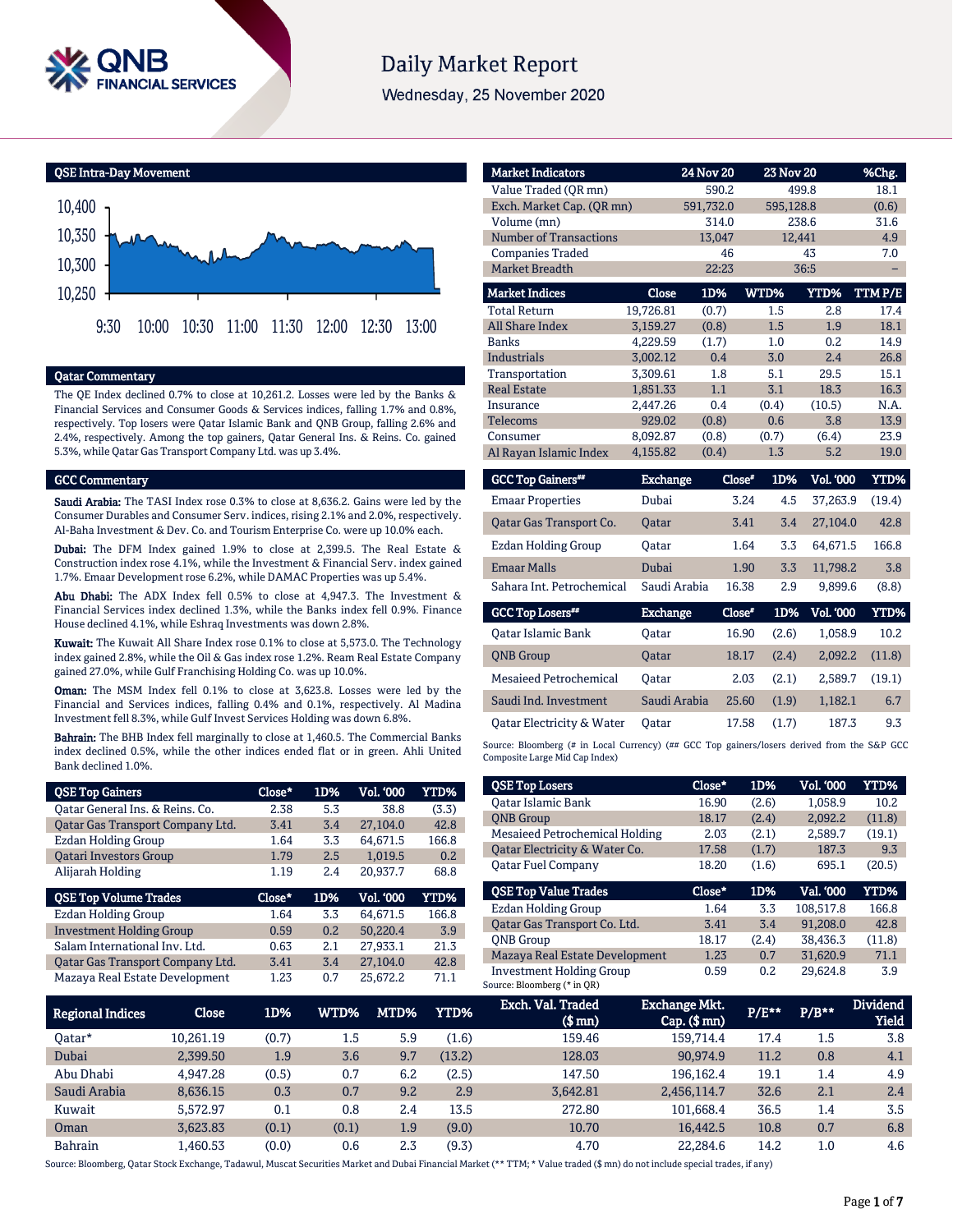### Qatar Market Commentary

- The QE Index declined 0.7% to close at 10,261.2. The Banks & Financial Services and Consumer Goods & Services indices led the losses. The index fell on the back of selling pressure from Qatari and Foreign shareholders despite buying support from GCC and Arab shareholders.
- Qatar Islamic Bank and QNB Group were the top losers, falling 2.6% and 2.4%, respectively. Among the top gainers, Qatar General Ins. & Reins. Co. gained 5.3%, while Qatar Gas Transport Company Ltd. was up 3.4%.
- Volume of shares traded on Tuesday rose by 31.6% to 314.0mn from 238.6mn on Monday. Further, as compared to the 30-day moving average of 234.3mn, volume for the day was 34.0% higher. Ezdan Holding Group and Investment Holding Group were the most active stocks, contributing 20.6% and 16.0% to the total volume, respectively.

| <b>Overall Activity</b>        | Buy %* | Sell %* | Net (QR)       |
|--------------------------------|--------|---------|----------------|
| Oatari Individuals             | 47.90% | 46.13%  | 10,445,370.0   |
| <b>Oatari Institutions</b>     | 11.82% | 15.04%  | (19,037,604.5) |
| Qatari                         | 59.72% | 61.17%  | (8,592,234.5)  |
| <b>GCC</b> Individuals         | 1.12%  | 0.93%   | 1,115,604.1    |
| <b>GCC</b> Institutions        | 1.82%  | 0.70%   | 6,580,407.9    |
| <b>GCC</b>                     | 2.94%  | 1.63%   | 7,696,011.9    |
| Arab Individuals               | 15.99% | 15.27%  | 4,270,572.8    |
| Arab                           | 15.99% | 15.27%  | 4,270,572.8    |
| Foreigners Individuals         | 4.87%  | 5.38%   | (2,956,665.3)  |
| <b>Foreigners Institutions</b> | 16.48% | 16.55%  | (417, 684.9)   |
| Foreigners                     | 21.35% | 21.93%  | (3.374.350.2)  |

Source: Qatar Stock Exchange (\*as a % of traded value)

# Ratings

| <b>Company</b>               | Agency. | Market .     | Type*                       | <b>Old Rating</b>   | <b>New Rating</b>   | <b>Rating Change</b> | Outlook | <b>Outlook Change</b> |
|------------------------------|---------|--------------|-----------------------------|---------------------|---------------------|----------------------|---------|-----------------------|
| Saudi Electricity<br>Company | Fitch   | Saudi Arabia | LT-IDR/LC(LT-<br>IDR)/N-LTR | A-/-.<br>$AA+(sau)$ | A-/ A-,<br>AA+(sau) | -                    | Stable  | $\qquad \qquad -$     |

Source: News reports, Bloomberg (\* LT – Long Term, N – National, LTR- Long Term, LC – Local Currency, IDR – Issuer Default Rating)

# News Qatar

- Qatari economy experiencing unparalleled recovery Qatar, which has maintained fiscal integrity and allowed its central bank to grow reserves amidst the COVID-19, is undergoing unparalleled recovery, thus helping it outperform the regional peers, according to a top official of the Qatar Financial Centre (QFC). "Our economy is currently experiencing unparalleled recovery with significant expansion over the last four months. This has been predominantly due to the new business orders," QFC managing director (Business Development) Sheikha Alanoud bint Hamad Al-Thani told the second Qatar Trade Summit, which got underway on Tuesday. The output and new business continued to register growth as firms reported operations returning to normal, following the lockdown, and the reopening of industrial areas, said the QFC's latest Purchasing Managers' Index. The latest figure signaled sustained improvement in business conditions in the nonenergy private sector segment of the economy and was the third-highest figure in over two years, she said. "The recent trend in the data is consistent with a decline in gross domestic product or GDP of 4.6% in the second quarter, followed by a strong rebound of 4.3% in the third quarter," Sheikha Alanoud said, adding the performance of Doha's non-energy private sector is an affirmation of the COVID-19 stimulus package. (Gulf-Times.com)
- Qatar starts legal proceedings against First Abu Dhabi Bank in New York in market manipulation row – The Qatar Financial Centre Regulatory Authority (QFCRA) said it has started legal proceedings in New York to compel First Abu Dhabi Bank (FAB) to pay \$55mn in financial penalty imposed by a Qatari court.

The Qatari regulator last year had fined the UAE's biggest bank QR200mn (\$55mn) for obstructing an ongoing investigation into suspected market manipulation, a charge FAB denied. "FAB has failed to make payment against this final judgment rendered by the Civil and Commercial Court (QFC Court) in the Qatar Financial Centre (QFC) thereby requiring the QFCRA to take steps to enforce the court's judgment under wellrecognized measures for international enforcement of money judgments," the Qatari regulator said in a statement. Qatar in 2018 alleged that First Abu Dhabi Bank, the UAE's largest lender, made bogus foreign exchange deals to harm Qatar's economy after the UAE and other Arab states began a boycott of Qatar in 2017. QFCRA began an investigation in March 2018 into the suspected manipulation of the Qatari Riyal, Qatari government securities and related financial instruments. FAB, which has in the past denied market manipulation allegations, was not immediately available for a comment. The UAE lender closed its sole branch in Qatar last year after the regulator placed restrictions on the bank that would prohibit it from undertaking new business. (Reuters)

 Mastercard: Surge in e-commerce seen in Qatar, post-pandemic – Mastercard has been working with businesses, financial institutions and other stakeholders to advance digital payments in Qatar, even as the global technology company in the payments industry sees a surge in online shopping, postpandemic. According to Mastercard, the pandemic has reinforced the necessity to continue evolving the safe and secure consumer payment experience. From a simplified online checkout experience to an in-store tap on a contactless terminal, it is evident that being able to respond to the rapidly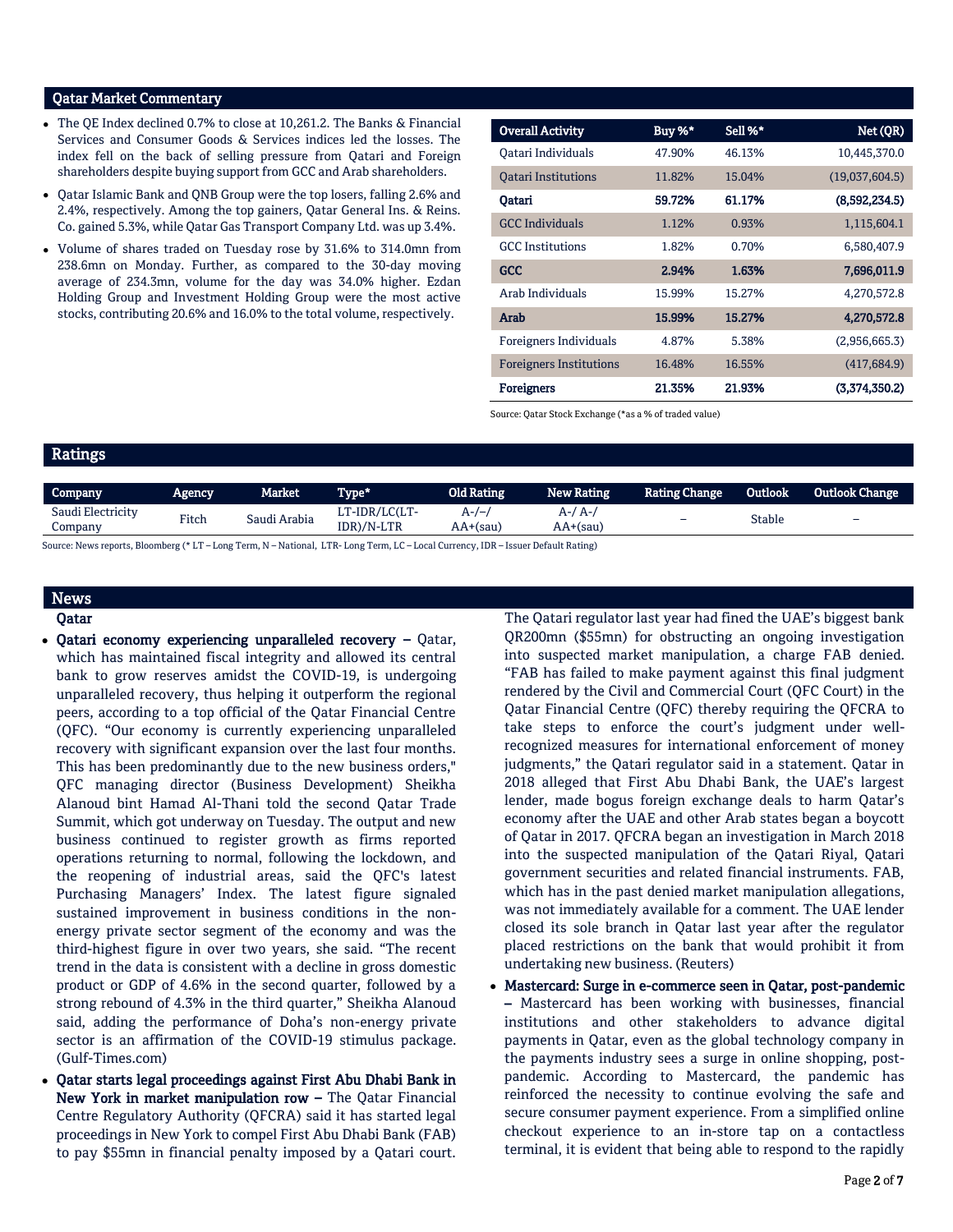evolving consumer expectations is a critical priority. "As a trusted payments partner to the State's retail sector, we continue to work with them in response to evolving consumer needs. Consumers in Qatar today are enjoying the benefits and convenience of online shopping and are seeking virtual experiences unlike ever before. This in turn makes cybersecurity all the more important and through technologies such as tokenization, we are ensuring that in addition to simplicity and speed, security and trust remain core to the newage shopping experience," said Mastercard Country Manager (Qatar, Kuwait and Iraq), Nadia Ghissassi. (Gulf-Times.com)

 FIFA President confirms 22 national teams will take part in FIFA Arab Cup 2021 in Qatar – Qatar will unite millions of football fans from across the Middle East and Arab world when it hosts the FIFA Arab Cup 2021 next December. During a visit to Lusail Stadium on Tuesday, FIFA President, Gianni Infantino confirmed that the national first teams from all 22 Arab nations have signed up to take part in the tournament, which will be held from 1-18 December 2021 in the majority of FIFA World Cup Qatar 2022 stadiums, with a total of 32 matches being held over 18 days. The Asian Football Confederation nations who will compete in the tournament are: Qatar, Bahrain, Iraq, Jordan, Kuwait, Lebanon, Oman, Palestine, Saudi Arabia, Syria, the UAE and Yemen. The Confederation of African Football nations who will compete in the tournament are: Algeria, Comoros, Djibouti, Egypt, Libya, Mauritania, Morocco, Somalia, Sudan and Tunisia. The tournament will be delivered by FIFA, Qatar Football Association, the Supreme Committee for Delivery & Legacy and the FIFA World Cup Qatar 2022 LLC. Seen as a vital opportunity to test operations and facilities ahead of Qatar 2022, the tournament will take place in the same timeslot as the World Cup. The finals of both the FIFA Arab Cup and FIFA World Cup will take place exactly one year apart – each on 18 December, Qatar National Day, which is a public holiday. (Qatar Tribune)

## International

 US consumer confidence slips; house prices surge – US consumer confidence fell more than expected in November amid a widespread resurgence in new COVID-19 infections and business restrictions, reinforcing expectations for a sharp slowdown in economic growth in the fourth quarter. The survey from the Conference Board followed on the heels of reports this month showing a moderation in job growth and retail sales in October. The number of people filing new claims for unemployment benefits increased in mid-November. The economy is losing speed as more than \$3tn in government coronavirus relief has lapsed. The fiscal stimulus helped millions of unemployed Americans cover daily expenses and small-to-medium sized companies keep workers on payrolls, leading to record economic growth in the third quarter. Another rescue package is expected only after President-elect Joe Biden is sworn in on January 20. President Donald Trump is heavily focused on contesting his electoral loss to Biden. Daily new coronavirus cases in the US have exceeded 100,000 since early November, according to a Reuters tally. The consumer confidence index dropped to a reading of 96.1 this month from 101.4 in October. Economists polled by Reuters had forecast the

index falling to a reading of 98 in November. The index was at 132.6 in February. (Reuters)

- After borrowing surge, Sunak to announce more spending British Finance Minister Rishi Sunak, who has already pledged over 200bn Pounds to fight the COVID-19 crisis, will free up more cash on Wednesday against the backdrop of the heaviest public borrowing since World War Two. Sunak will announce extra investment to ease a backlog in the health system, counter a surge in unemployment and build new infrastructure in a one-year Spending Review that he is due to deliver to parliament. With Britain's full exit from the European Union approaching on December 31 - and no new trade agreement yet secured - Sunak is likely to announce more spending on customs operations and possibly replacement subsidies for farmers. But borrowing forecasts accompanying his blueprint are likely to dwarf the spending plans. Britain is on course for a record economic crash this year - the Bank of England forecasts an 11% slump - and its recovery has been weaker than those of other big economies. Its budget deficit is expected to surge to about 20% of economic output, almost double its level after the global financial crisis which took nearly a decade of unpopular spending cuts to work down. Sunak says now is not the time to rein in spending or raise taxes to address the deficit. (Reuters)
- CBI: UK retail sales fall by most since June in November's lockdown – British retail sales have fallen by the most since June during this month's lockdown across the bulk of the country, though the decline was less than most economists feared as online sales took up some of the slack, a survey showed. The Confederation of British said its monthly retail sales balance dropped to -25 in November from -23 in October. This was its lowest reading since June, when Britain was last in a nationwide lockdown, but a smaller decline than the drop to - 35 forecast in a Reuters poll of economists. The outlook for December was more positive, with a reading of -2. The CBI's quarterly reading of business conditions in the retail sector fell to -19 from +7, its lowest since May. (Reuters)
- JPMorgan: 80% chance of a Brexit trade deal JPMorgan has raised its odds of a Brexit trade deal to 80%, up from two-thirds, as negotiators from Britain and the European Union try to clinch an accord before the end of the year. "Since the summer we have put the odds of a deal at about two-thirds, and no-deal at a third," JPMorgan said in a note to clients. "Given the recent news-flow, the likelihood of a deal is clearly growing, and hence we shift our assessment to 80-20 in favor of a deal," it said. (Reuters)
- German economy grew by 8.5% in third quarter, but recession fears grow - Germany's gross domestic product grew by a record 8.5% in the third quarter as Europe's largest economy partly recovered from an unprecedented plunge caused by the first wave of the COVID-19 pandemic in spring, the statistics office said. The stronger-than expected rebound was mainly driven by higher household spending and soaring exports, the office said. "This enabled the German economy to make up for a large part of the massive decline in gross domestic product caused by the coronavirus pandemic in the second quarter of 2020," it added. The reading marked an upward revision to an earlier flash estimate of 8.2% growth, and followed a 9.8% plunge in the second quarter. The outlook is clouded by a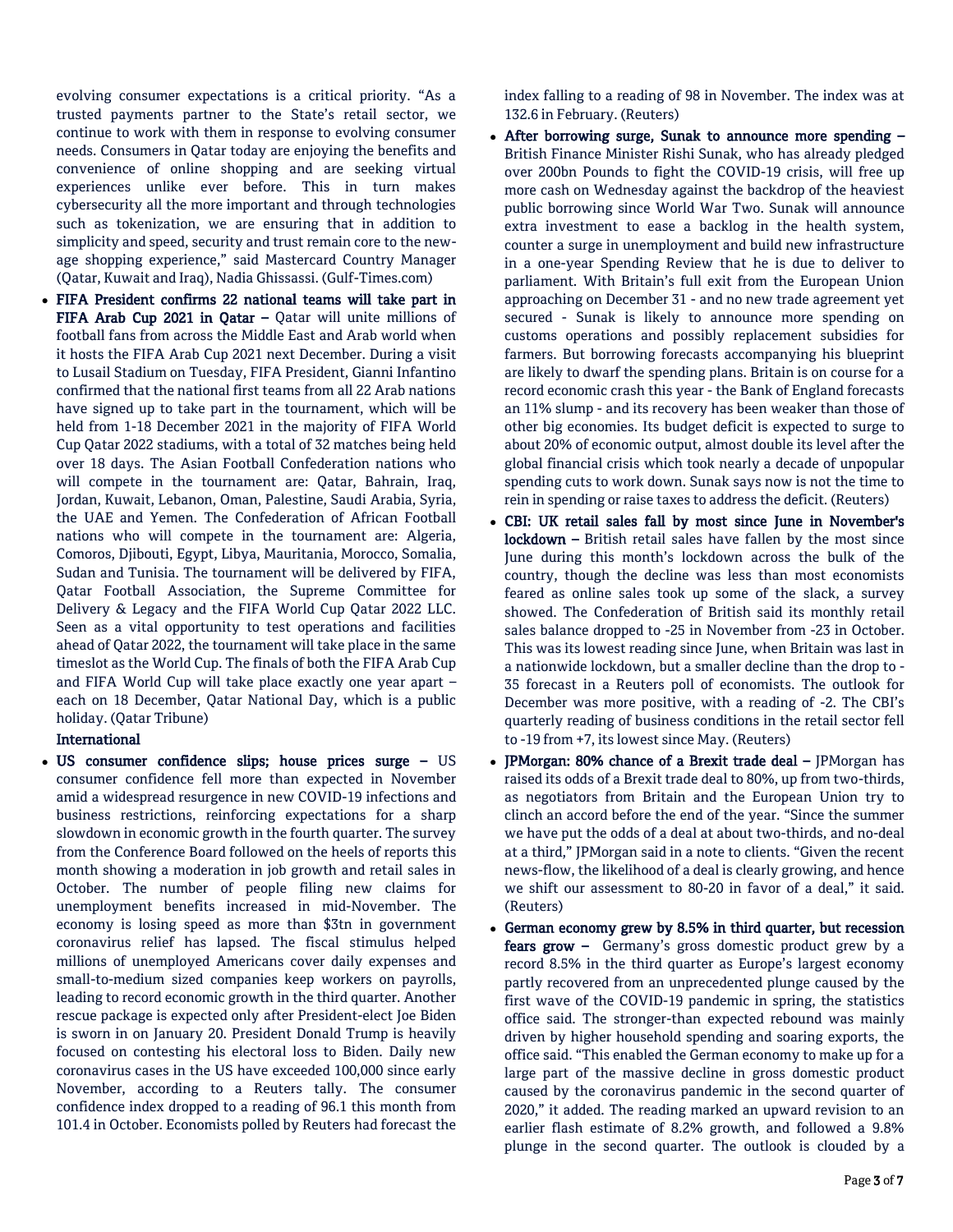second wave of coronavirus infections and a partial lockdown to slow the spread of the disease. Restaurants, bars, hotels and entertainment venues have been closed since November 2, but shops and schools remain open. Chancellor Angela Merkel and regional state premiers are planning to extend the "lockdownlight" on Wednesday until December 20, according to a draft prepared for their meeting. (Reuters)

- Ifo institute expects German economy to shrink in fourth quarter – German business morale fell for the second month in a row in November, suggesting that Europe's largest economy will shrink in the fourth quarter due to curbs to slow a second wave of coronavirus infections, the Ifo institute said. Ifo's business climate index fell to 90.7 from a downwardly revised 92.5 in October. The two monthly drops in a row followed five months of rises. "Business uncertainty has risen. The second wave of the coronavirus has interrupted Germany's economic recovery," Ifo President Clemens Fuest said. The drop was mainly driven by companies' considerably more pessimistic expectations for the next six months, but their view on the current situation was also somewhat worse. The survey suggests that the economy is likely to shrink in the final quarter, Ifo economist Klaus Wohlrabe told Reuters. The Ifo figures chimed with a survey of purchasing managers released showed private sector growth slowed in November as service sector activity contracted faster following the new curbs. (Reuters)
- French business morale hits five-month low on new lockdown French business confidence dropped in November to a fivemonth low as the country entered a new coronavirus lockdown, hitting the services sector particularly hard, a survey showed. INSEE, the official stats agency, said its monthly business climate index fell to 79 from 92 in October, the lowest reading since June, when France was still emerging from its first lockdown. French President Emmanuel Macron is due to announce on Tuesday evening a relaxation of the second lockdown following a decline in new case numbers since it was imposed on October 30. Less stringent than the first lockdown, the latest restrictions have hurt the Eurozone's second-biggest economy less, high-frequency data ranging from Google user location history to electricity demand suggest. Nonetheless, the dominant service sector has suffered, bearing the brunt of the economic fallout. Already struggling restaurants, hotels and non-essential were forced to shut down for the second time this year. INSEE's business climate index for services fell to 77 in November from 89 in October, also hitting the lowest level since June. With factories able to keep operating despite the lockdown, manufacturing fared much better. Its index fell only to 92 from 94 last month, better than economists' average forecast for 91 in a Reuters poll. (Reuters)
- BOJ's Kuroda calls for vigilance on financial imbalance risk Bank of Japan Governor Haruhiko Kuroda on Tuesday urged policymakers to be vigilant for new financial imbalances and banking-sector woes that may emerge from the deepening economic pain of the coronavirus pandemic. With swift and comprehensive coordination, central banks and governments across the globe have successfully prevented the economic shock caused by COVID-19 from triggering a financial crisis, Kuroda said. Given "considerable uncertainty" on the economic

outlook, policymakers must maintain their current stimulus programs, Kuroda told a virtual conference co-hosted by the International Monetary Fund and the University of Tokyo. After weathering a cash crunch, companies and households may now face a slump in profit and revenue that could inflict fresh pain on the banking sector, he added. "In the long run, the risk of new financial imbalances must also be borne in mind," Kuroda said, noting that banks' excess debt had triggered a prolonged economic downturn during Japan's domestic banking crisis in the late 1990s. Governments and central banks worldwide, including the BOJ, have deployed a heavy dose of stimulus and flooded markets with cash to cushion the economic blow caused by COVID-19. (Reuters)

- Premier Li: China economic activity can return to reasonable range in 2021 – China's premier Li Keqiang said he expects economic activity in the country can return to a reasonable range next year, after the impact of the coronavirus pandemic on GDP growth in 2020. "China's economy this year can achieve positive growth, and we expect next year (economic) operations can recover to a reasonable range," Li told a news conference with leaders of six major international economic and financial organizations, including the World Bank and International Monetary Fund. China's economy, the world's second-largest, grew 0.7% in the first nine months of 2020 from a year earlier, while third-quarter GDP was up 4.9% YoY. "We will continue to expand opening up, and we will absolutely not pursue a trade surplus," Li added, insisting China would put equal emphasis on imports and exports and wanted to achieve a balance of trade. Beijing will allow consumption to play a "guiding role," while investment will play an "effective role," he added. (Reuters)
- IMF tells Russia to cut rates, lowers 2021 growth forecast Russia should consider cutting interest rates even further in the coming months as inflation is on track to undershoot its target in 2021 amid lower-than-expected economic growth, the International Monetary Fund said. Russia has slashed rates to record lows this year as the economy was hit by the COVID-19 pandemic and lockdowns to contain it and by lower prices for oil, its main export. "We project below-target inflation for some time and hence recommend policy easing in the coming months," the IMF said in a report after regular consultations with Russian authorities. The central bank could even lower the rate below 4%, its inflation target, Jacques Miniane, IMF Mission Chief for Russia, told an online media briefing. The central bank holds its next rate-setting meeting on December 18. A Reuters poll of analysts conducted in late October predicted it will keep its benchmark interest rate at 4.25%. The IMF said it expected annual inflation in Russia to stay in the range of 3-3.5% in the second half of 2021. The IMF said it welcomed the extension of public support measures but said authorities should stand ready to do more, given that signs of economic recovery are now under threat from a sharp rise in new coronavirus infections. (Reuters)

#### Regional

 Goldman voices concerns about OPEC+ future as decision on output curbs nears  $-$  As the OPEC+ group's decision on oil production cuts nears, there are renewed concerns about the future of the organization as it tries to rebalance the market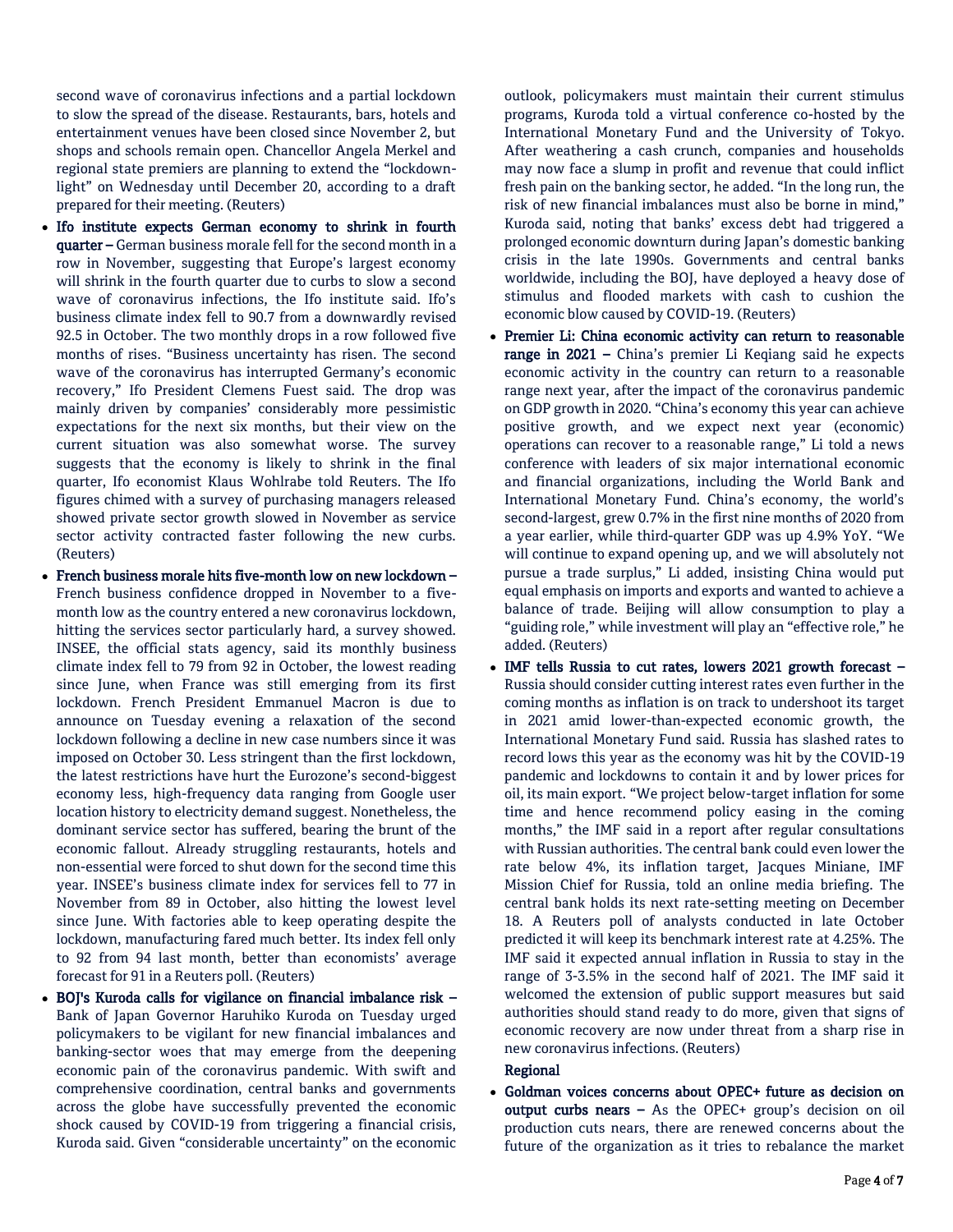while securing higher revenue and market share in the mediumterm, Goldman Sachs said in a note. OPEC+, comprising the OPEC, Russia and other producers, is scheduled to meet on November 30 and December 1, and is likely to discuss extending oil output curbs into next year due to weak demand amid surging COVID-19 infections. "Potentially complicating the meeting could be a push by the UAE to raise its baseline quota which screens as low relative to that of Saudi and Russia, although we don't think this will derail an extension," Goldman said. The bank sees a coordinated move to restrict output as the best near-term action for oil prices, given the high levels of crude inventories, Libya's production recovery, and a new wave of coronavirus infections leading to renewed partial lockdowns. Goldman expects OPEC+ to delay its production ramp-up for three months, helping bring the global market deficit back to 1mn bpd in the first quarter of 2021. (Reuters)

- Saudi King approves renaming Saudi Arabian Monetary Authority to Saudi Central Bank - The Saudi Arabian Monetary Authority (SAMA) will be renamed to Saudi Central Bank under a new law approved by Saudi Arabia's King, Salman bin Abdulaziz al-Saud, the central bank said on its website. The new law identifies the central bank's objectives that include maintaining monetary stability, promoting financial sector stability and supporting economic growth, with direct reporting to the King of Saudi Arabia, a separate central bank statement said. The Saudi Central Bank will continue to use the acronym "SAMA" due to its historic significance and relevance locally and globally. The banknotes and coins, bearing the name of the Saudi Arabian Monetary Authority, will also remain in circulation and keep their status as legal tender. Saudi Arabia, the world's biggest oil exporter, pegs its Riyal currency to the Dollar at 3.75 per one US dollar, a rate unchanged since 1986. The Saudi Central Bank, like its Gulf neighbors, follows the US Federal Reserve on interest rate moves. (Reuters)
- Saudi Aramco says domestic supplies unaffected by attack on Jeddah plant – Saudi Aramco said on Tuesday its domestic fuel supplies had not been affected by an attack the previous day by Yemen's Houthi group on a petroleum products distribution plant in Jeddah, with operations resuming three hours after the event. The Iran-aligned Houthi forces said on Monday they had fired a missile at and struck Aramco's North Jeddah Bulk Plant, an attack later confirmed by Saudi authorities. Aramco's oil production and export facilities are mostly in Saudi Arabia's Eastern Province, more than 1,000 km (620) from Jeddah. Manager of the North Jeddah plant, Abdullah Al-Ghamdi told journalists on a tour that one of the 13 tanks used for diesel oil, gasoline and jet fuel at the facility is currently out of action. (Reuters)
- Fitch affirms Saudi Electricity Company at 'A-'/Stable on New Re – Fitch Ratings has affirmed Saudi Electricity Company's (SEC) Long-Term Issuer Default Rating (IDR) and senior unsecured rating at 'A-'. Fitch has also assigned SEC a Local Currency Long-Term IDR of 'A-' and a National Long-Term Rating of 'AA+(sau)'. The Outlook on the Long-Term IDRs is Stable. The affirmation follows announcement of a new regulatory framework for electricity in Saudi Arabia (KSA; A/Negative), which in Fitch's view will strengthen SEC's Standalone Credit Profile (SCP) of 'bbb-', pending

implementation and track record. It also reflects the neutral impact on the SCP of SEC's announced conversion of SR168bn of net liabilities towards the KSA government into an equitylike instrument, as Fitch has treated those liabilities as equitylike already. The affirmation reflects the continued strength of SEC's links with the government of KSA under our Government-Related Entities (GRE) Rating Criteria. Fitch does not expect changes to the strength of the government support under the new regulatory framework and from the liabilities' conversion over 2021-2023. Improving Regulations: Fitch views the announced changes to the regulatory framework as positive for SEC's SCP as they follow the best practices in electricity markets with developed regulations. These include introduction of a regulatory asset base (RAB) methodology for setting tariffs for transmission, distribution and generation and a clear formula for allowed revenue calculation, presence of passthrough items in the tariff (e.g. fuel and electricity costs, license and inter-connections fees, Zakat) and a revenue-correction mechanism, which is intended to insulate SEC from volume risk. New Role for Regulator: The tariffs will be set by regulator ECRA, which is organizationally separate from other governmental bodies and funded mostly through revenues from licenses rather than ministerial treasuries. The regulator's tasks will include the determination of RAB components, setting weighted average cost of capital (WACC) for the calculation of allowed income and preparation of a methodology for operating expenditure (OPEX) pass-through in tariffs. Regulatory periods will last three years with the first one set for 2021-2023. (Bloomberg)

- Saudi Arabia's Jadwa hires HSBC to advise on exiting UEMedical – Saudi Arabian investment bank Jadwa Investment's private equity arm has hired HSBC will advise on the sale of its stake in Abu Dhabi healthcare group UEMedical, sources told Reuters. Jadwa, which has a 42% holding, is considering a sale of the stake either through an outright sale or an initial public offering (IPO), the sources said. The business is said to be worth around \$800mn, they said. United Eastern Medical Services (UEMedical) is specialized in women's, fertility and children's healthcare and has a network of premium health centers across Abu Dhabi, according to its website. Jadwa acquired a stake in UEMedical in 2016 through its Healthcare Opportunities Fund 2, information on Jadwa's website shows. (Reuters)
- Deyaar awards AED370mn contract for Phase 3, 4 of Midtown Deyaar has awarded contract to Gammon and Billimoria, the Dubai-based property developer said. The Phase 3 is now open for sale; and completion is expected in 4Q2022. Midtown development is in Dubai Production City. (Bloomberg)
- Total deposits in Oman's banking sector grow 5% to **OMR24.3bn** – The total deposits held with other depository corporations (ODCs) reached OMR24.3bn at the end of September 2020, an increase of 5% from September 2019, data issued by the Central Bank of Oman (CBO) shows. The total private sector deposits increased by 9.5% to OMR16.4bn by the end of September 2020. The monthly statistical bulletin issued by CBO indicates that Oman's nominal GDP declined by 13.4% during the second quarter of 2020 compared to the same period of last year, according to preliminary data released by National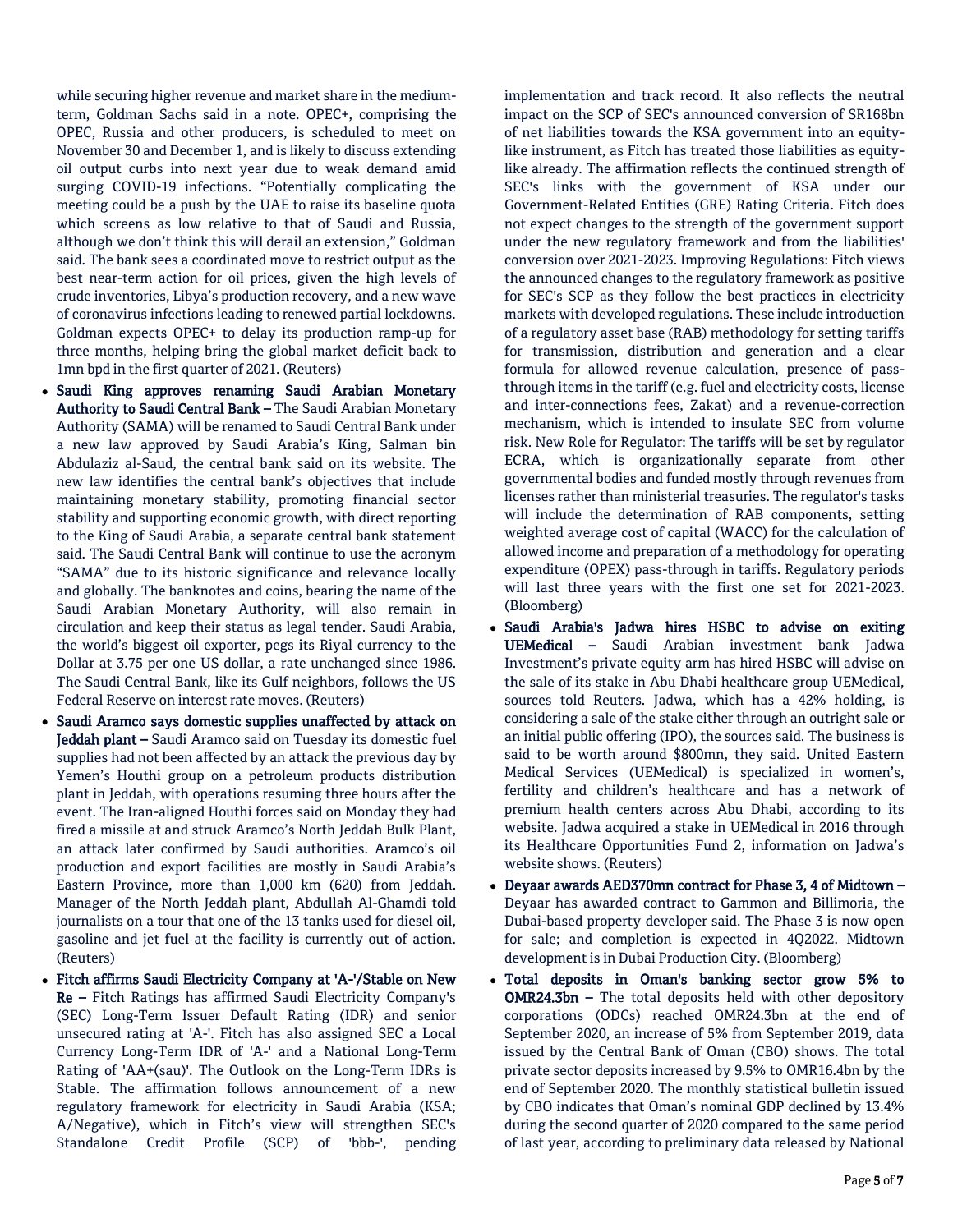Centre for Statistics and Information (NCSI). The nominal contraction in the economy was driven by a 20% decline in the hydrocarbon sector, as well as the decline in the nonhydrocarbon sector by 9.9% during the second quarter of 2020. The Omani oil price averaged \$47.2 per barrel during the first nine months of 2020 which is lower by 26.8% over the corresponding period of last year. Moreover, the average daily oil production decreased by 1.8% to 952,9000 barrels during this period. According to the latest data released by the NCSI, the Sultanate Consumer Price Index (CPI) witnessed a year-on-year (YoY) negative growth of -0.7% during January-September 2020. The combined activities of conventional and Islamic banks provide a comprehensive picture of financial intermediation through the banking sector in Oman. The total outstanding credit extended by ODCs grew by 2.1% to OMR26.4bn at the end of September 2020. Credit to the private sector rose by 0.3% year-on-year to OMR22.8bn. (Zawya)

 Bahrain sells BHD100mn 364-day bills; bid-cover at 1.59x – Bahrain sold BHD100mn of 364-day bills due on November 25, 2021. Investors offered to buy 1.59 times the amount of securities sold. The bills were sold at a price of 97.238, have a yield of 2.81% and will settle on November 26, 2020. (Bloomberg)